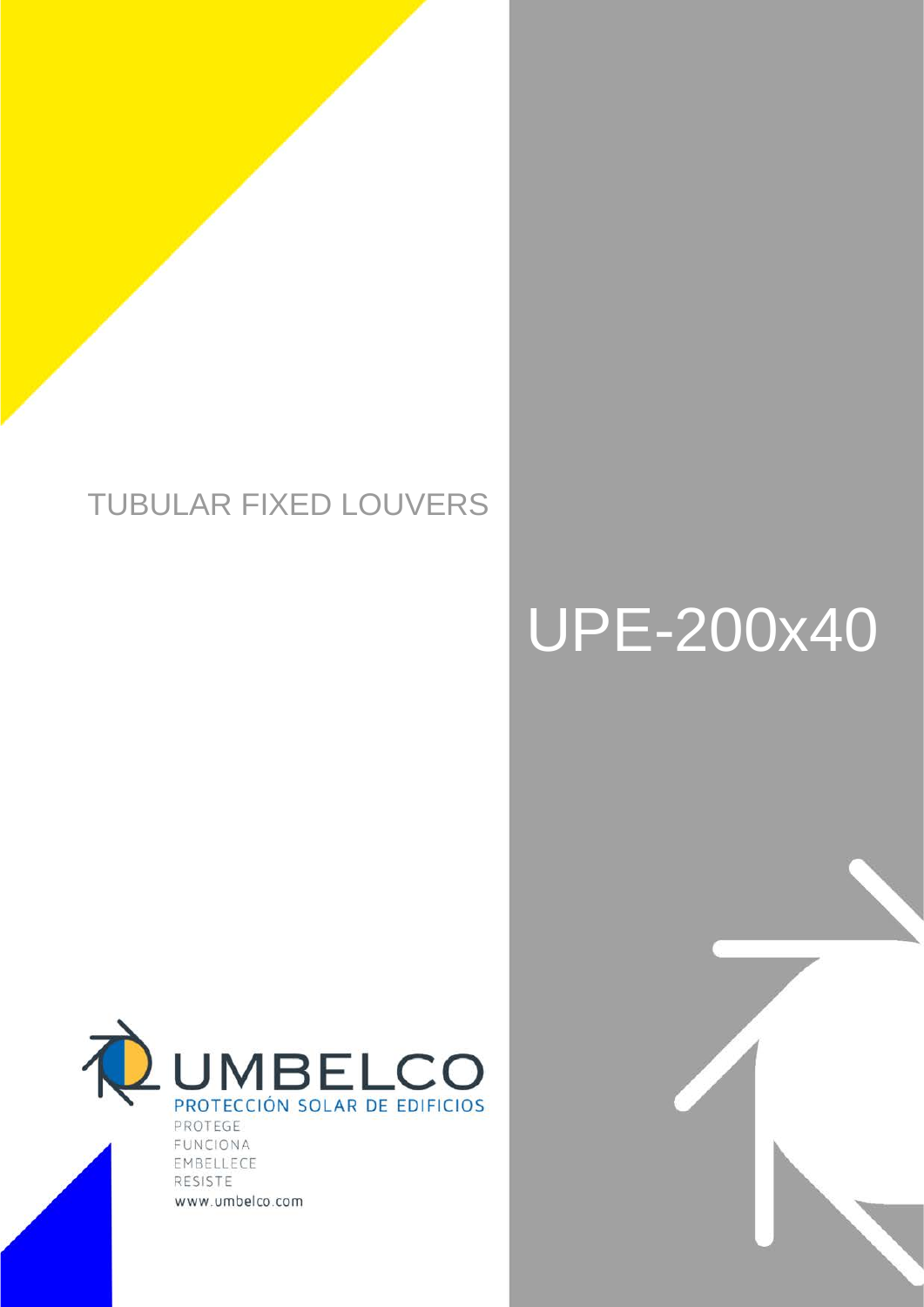# **THE PRODUCT**

The fixed louvers UPE 200x40 model belong to the group of wide linear sun shading systems, with impressive looking and remarkable design. This model improves the resistance of any other product in the UPE range, with a new patented clip-on system, and increases the versatility of the product by allowing an impressive range of possible brackets and pitches. This combination takes distance between supports up to 3 meters\*, giving any project a unique looking, with sharp modern aspect

\*under Umbelco technical supervision



# PROJECT DESCRIPTION

Tubular fixed slats lattice type UMBELCO UPE-200x40 composed by rectangular shape, 90º inclined, 200x40 mm aluminium slats, in parallel configuration, supported by tubular extruded aluminium brackets, in L- 6063 alloy with T5 treatment. The assembly of the parts is through an effective and patented non-returning system that allows the thermal expansion of the slats without additional screwing. Even p.p. of direct fastening elements, assembly and cleaning.

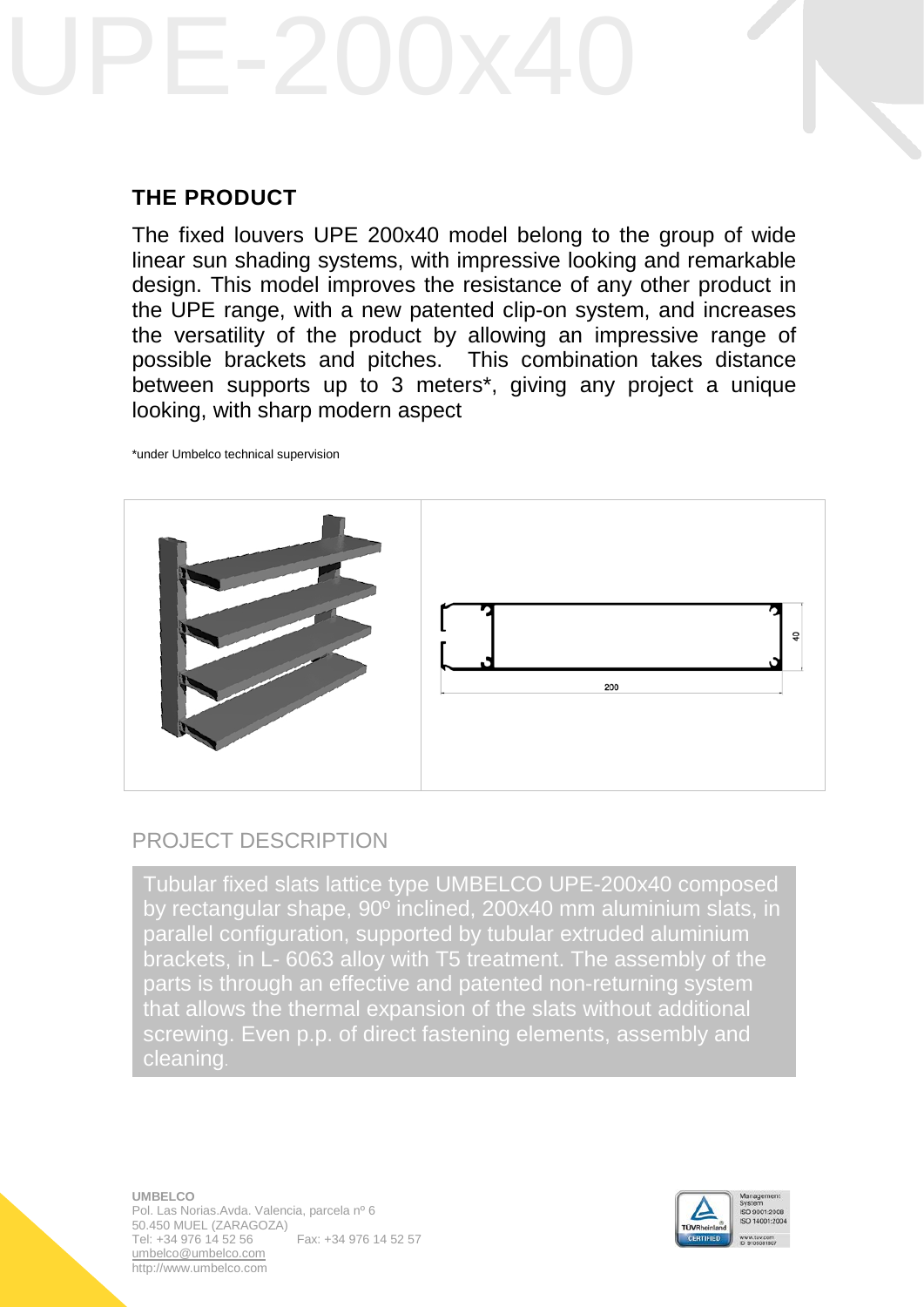# **PARTS**



# **SPECIAL FRAMES AVAILIABLE**



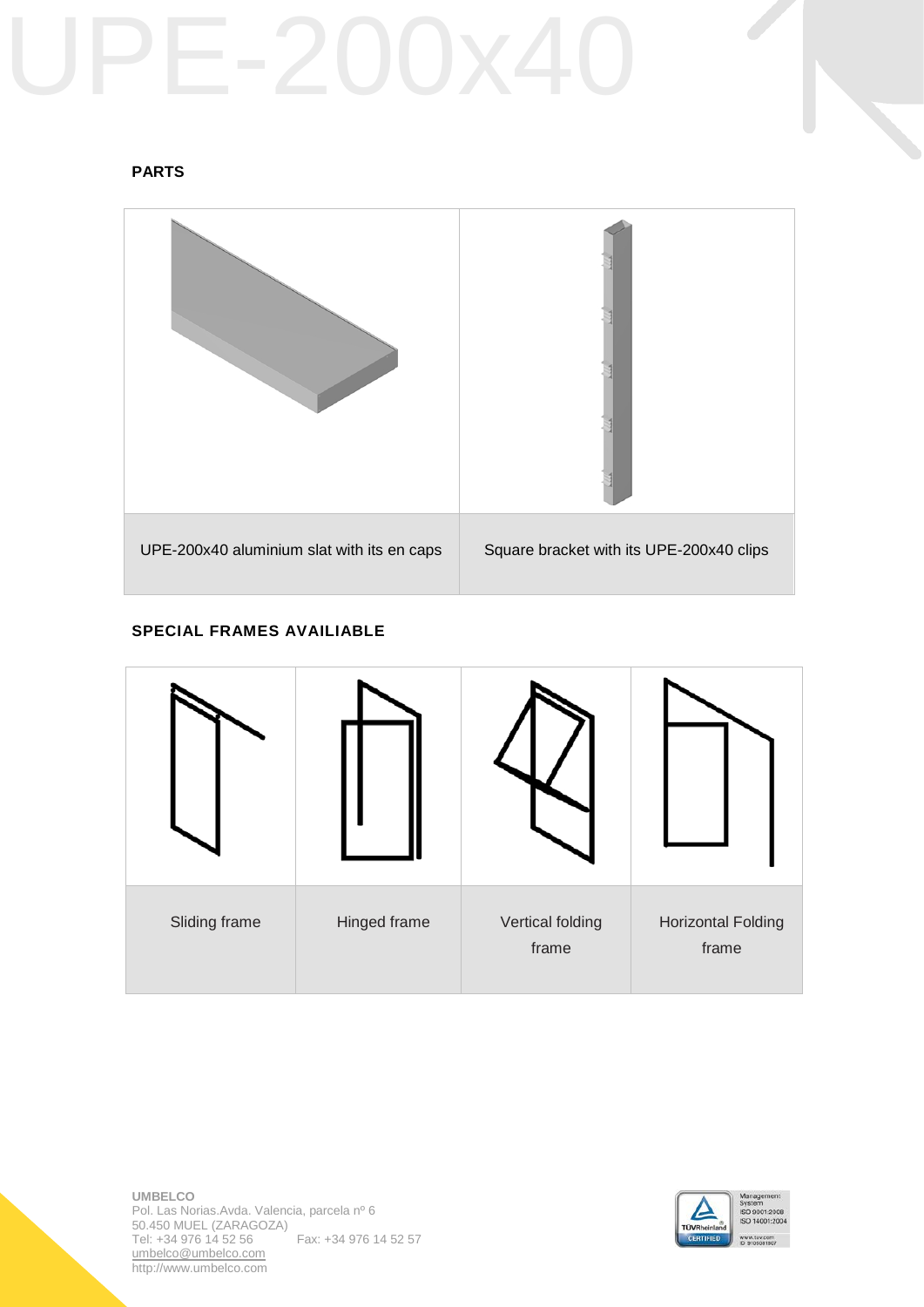# **SOLUTIONS**

Wide range of special solutions



### **STANDARD COLOURS**

White and silver, others confirm.

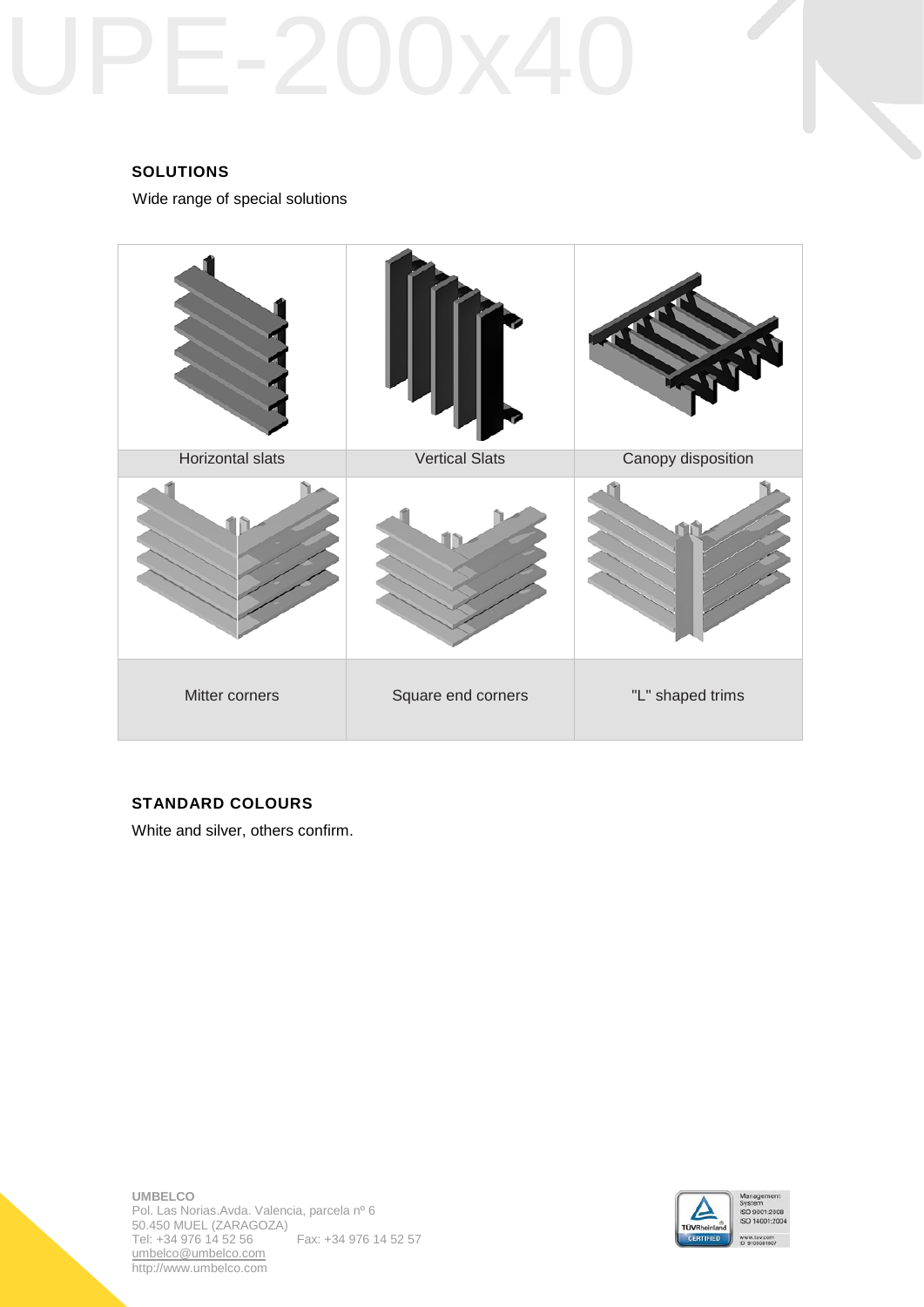### **QUALITY SEALS**

ISO 9001, ISO 14001

| Norma de aplicación      | ISO 9001:2008                                                                                                                                              |
|--------------------------|------------------------------------------------------------------------------------------------------------------------------------------------------------|
| N° registro certificado  | 0.04.14363                                                                                                                                                 |
|                          | TÜV Rheinland Ibérica Inspection, Certification & Testing S.A.                                                                                             |
| Titular del certificado: | certifica:<br>UMBELCO, S.L.<br>Pol. Las Norias - Avda. Valencia, Parcela 6<br>E - 50450 Muel (Zaragoza)                                                    |
| Ambito de aplicación:    | Diseño, producción e instalación de protecciones solares para<br>la construcción.                                                                          |
|                          | Mediante auditoría realizada, según consta en el informe<br>n° 14363 se verificó el cumplimiento de los requisitos recogidos<br>en la norma ISO 9001:2008. |
|                          | La fecha límite para la auditoría de seguimiento es 09-01<br>(dd.mm).                                                                                      |
| Validez:                 | Este certificado es válido desde 2015-02-14 hasta 2018-02-13.<br>Fecha de primera certificación 2009-02-13.                                                |
|                          | 2015-02-24<br>TÜV Rheinland Ibérica Inspection, Certification & Testing S.A.<br>Garrotxa, 10-12 - E-08820 El Prat de Llobregat                             |

10/201-4.08 E A4 3 TUV, TUEV and TUV are registered trademarks. Utilisation and application inquiries prior opproval.



**Contract Contract Contract**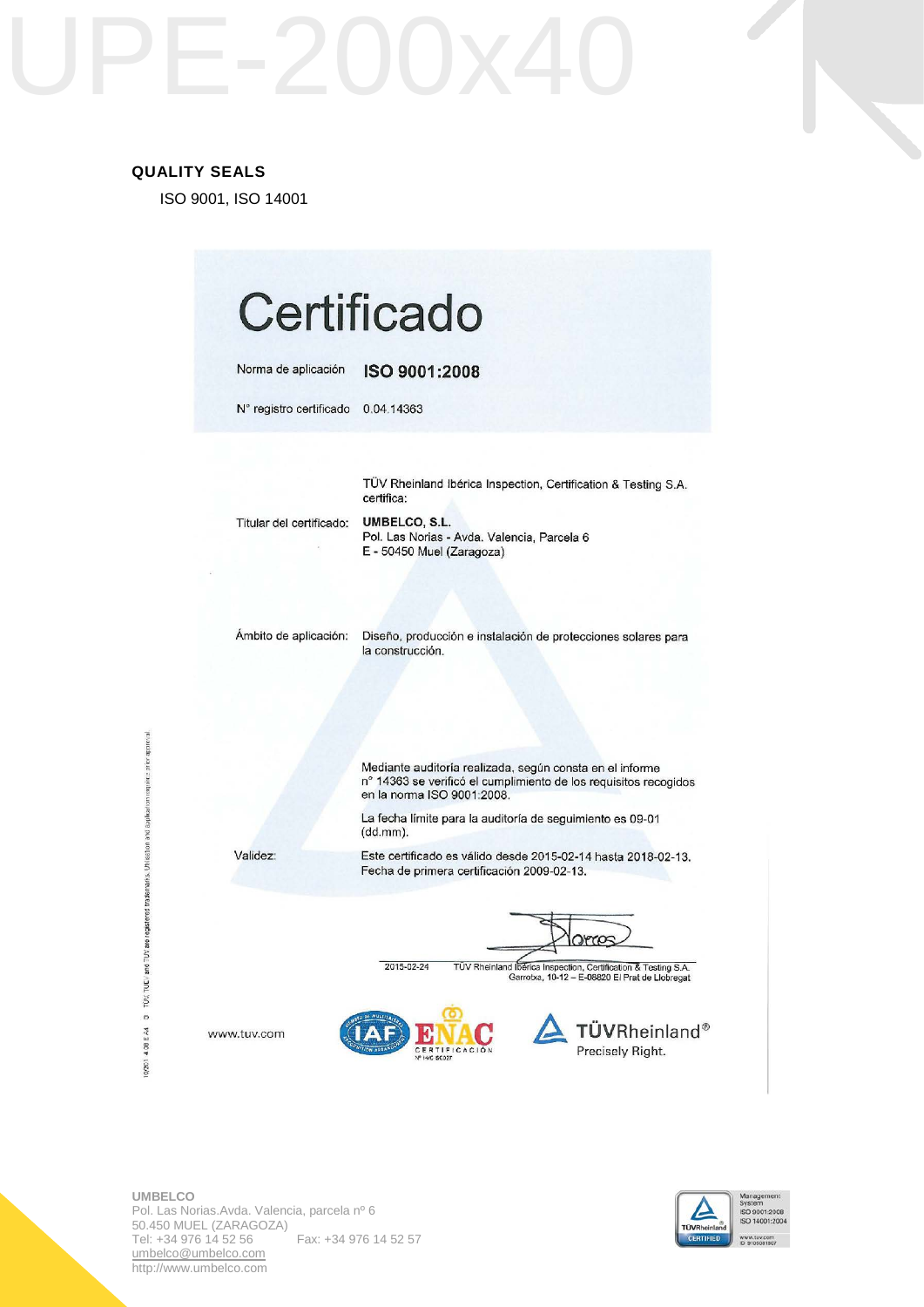

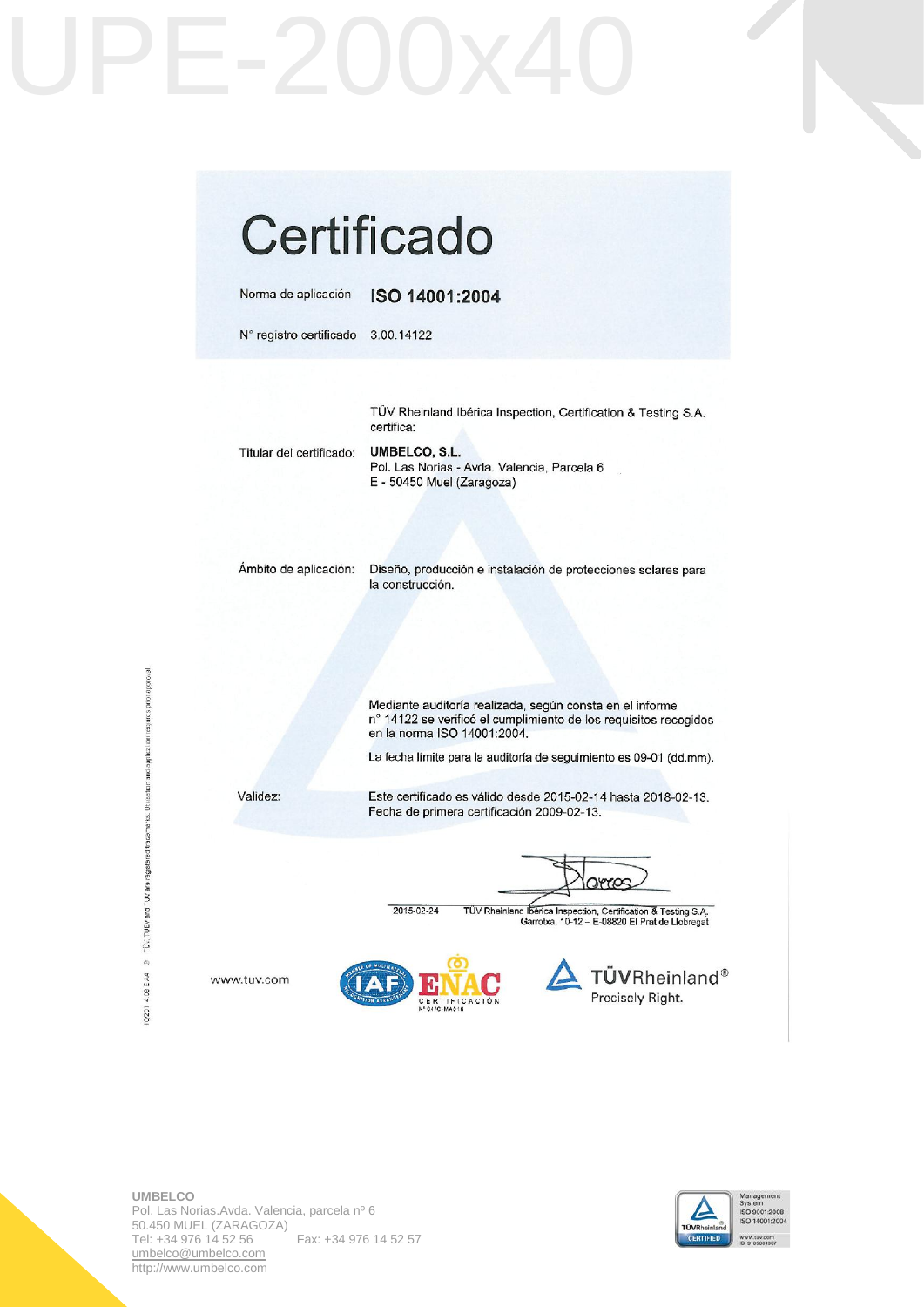### **CE MARKINGS**

| $\left($<br><b>DECLARACIÓN DE CONFORMIDAD</b>                                                                                                                                                                                                                |
|--------------------------------------------------------------------------------------------------------------------------------------------------------------------------------------------------------------------------------------------------------------|
| UMBELCO, S.L.<br>Pol. Las Norias. Avda. Valencia, parcela nº 6<br>50.450 MUEL (Zaragoza)                                                                                                                                                                     |
| Declara bajo su exclusiva responsabilidad la conformidad del producto:                                                                                                                                                                                       |
| <b>UPE-200X40</b>                                                                                                                                                                                                                                            |
| al que se refiere esta declaración, con las disposiciones del Reglamento de Productos de Construcción<br>(UE) Nº 305/2011 que sustituye a la la Directiva 89/106/CEE (derogada el 1 de julio de 2013), para lo cual<br>se han seguido las normas siguientes: |
| UNE-EN 13125:2001                                                                                                                                                                                                                                            |
| UNE-EN 12216:2002                                                                                                                                                                                                                                            |
| UNE-EN 14501:2006                                                                                                                                                                                                                                            |
| UNE-EN 1932:2014                                                                                                                                                                                                                                             |
| En Zaragoza a 11 de julio de 2008<br>Fdo. Daniel Morillo<br>D. Gerente                                                                                                                                                                                       |
|                                                                                                                                                                                                                                                              |



**Contract Contract Contract**